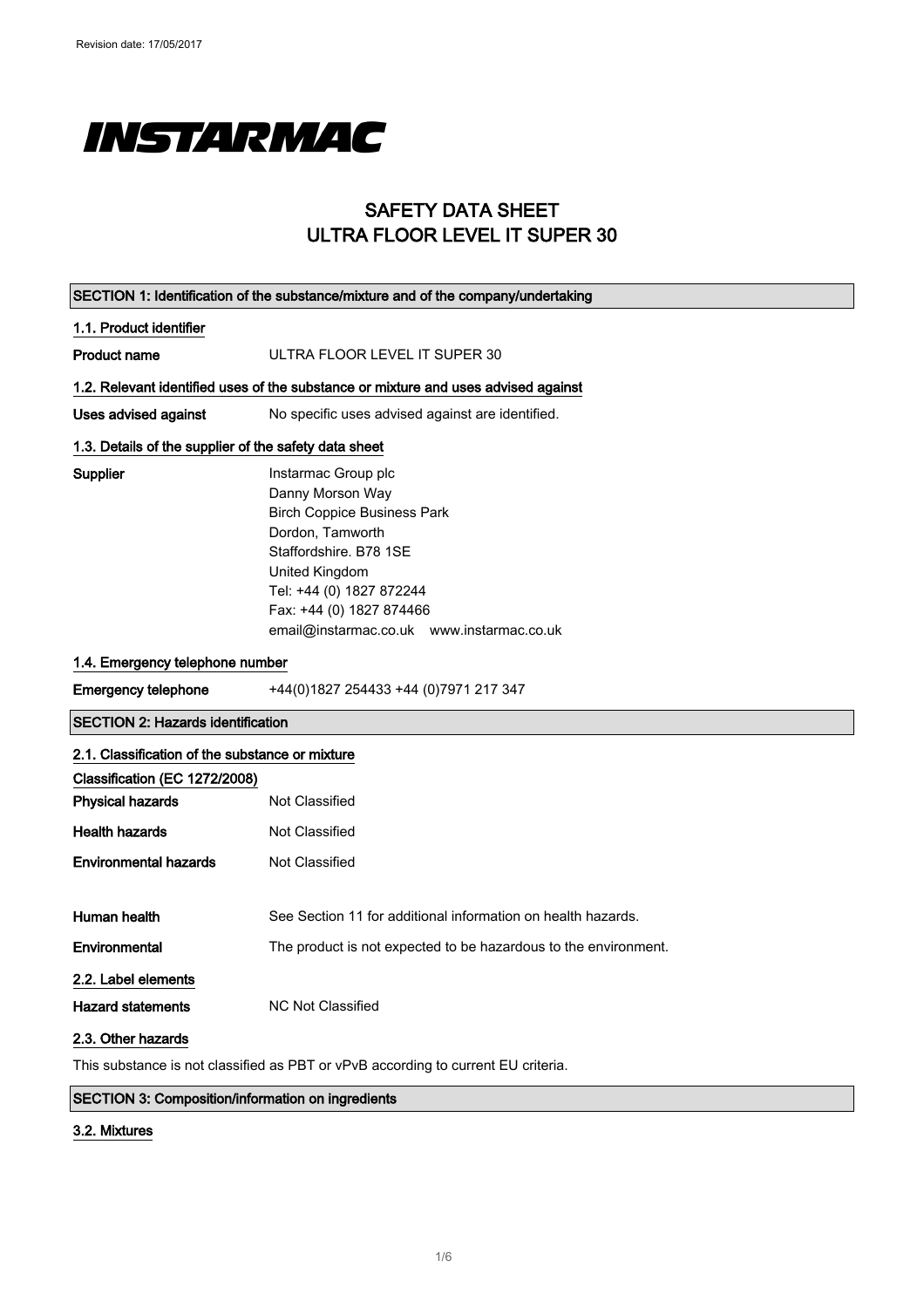| <b>SILICA SAND</b>                                                        | 30-60%                                                                                                                                                                                                                                                                          |
|---------------------------------------------------------------------------|---------------------------------------------------------------------------------------------------------------------------------------------------------------------------------------------------------------------------------------------------------------------------------|
| CAS number: 14808-60-7                                                    | EC number: 238-878-4                                                                                                                                                                                                                                                            |
| Classification<br>Not Classified                                          |                                                                                                                                                                                                                                                                                 |
| <b>GROUND NATURAL CALCIUM CARBONATE</b>                                   | 10-30%                                                                                                                                                                                                                                                                          |
| CAS number: 1317-65-3                                                     |                                                                                                                                                                                                                                                                                 |
| Classification<br>Not Classified                                          |                                                                                                                                                                                                                                                                                 |
|                                                                           | The full text for all hazard statements is displayed in Section 16.                                                                                                                                                                                                             |
| <b>SECTION 4: First aid measures</b>                                      |                                                                                                                                                                                                                                                                                 |
| 4.1. Description of first aid measures                                    |                                                                                                                                                                                                                                                                                 |
| <b>General information</b>                                                | Remove affected person from source of contamination. Get medical attention if any discomfort<br>continues.                                                                                                                                                                      |
| Inhalation                                                                | Move affected person to fresh air and keep warm and at rest in a position comfortable for<br>breathing. Get medical attention if any discomfort continues.                                                                                                                      |
| Ingestion                                                                 | Rinse mouth thoroughly with water. Give plenty of water to drink. Keep affected person under<br>observation. Get medical attention if any discomfort continues. Show this Safety Data Sheet<br>to the medical personnel. Never give anything by mouth to an unconscious person. |
| <b>Skin contact</b>                                                       | Rinse immediately with plenty of water. Remove contaminated clothing. Get medical attention<br>if any discomfort continues.                                                                                                                                                     |
| Eye contact                                                               | Rinse immediately with plenty of water. Remove any contact lenses and open eyelids wide<br>apart. Continue to rinse for at least 15 minutes. Get medical attention if any discomfort<br>continues.                                                                              |
|                                                                           | 4.2. Most important symptoms and effects, both acute and delayed                                                                                                                                                                                                                |
| <b>General information</b>                                                | The severity of the symptoms described will vary dependent on the concentration and the<br>length of exposure.                                                                                                                                                                  |
|                                                                           | 4.3. Indication of any immediate medical attention and special treatment needed                                                                                                                                                                                                 |
| Notes for the doctor                                                      | No specific recommendations.                                                                                                                                                                                                                                                    |
| <b>SECTION 5: Firefighting measures</b>                                   |                                                                                                                                                                                                                                                                                 |
| 5.1. Extinguishing media                                                  |                                                                                                                                                                                                                                                                                 |
| Suitable extinguishing media                                              | Use fire-extinguishing media suitable for the surrounding fire.                                                                                                                                                                                                                 |
| 5.2. Special hazards arising from the substance or mixture                |                                                                                                                                                                                                                                                                                 |
| Specific hazards                                                          | Not known. No unusual fire or explosion hazards noted.                                                                                                                                                                                                                          |
| <b>Hazardous combustion</b><br>products                                   | Does not decompose when used and stored as recommended.                                                                                                                                                                                                                         |
| 5.3. Advice for firefighters<br>Protective actions during<br>firefighting | No specific firefighting precautions known.                                                                                                                                                                                                                                     |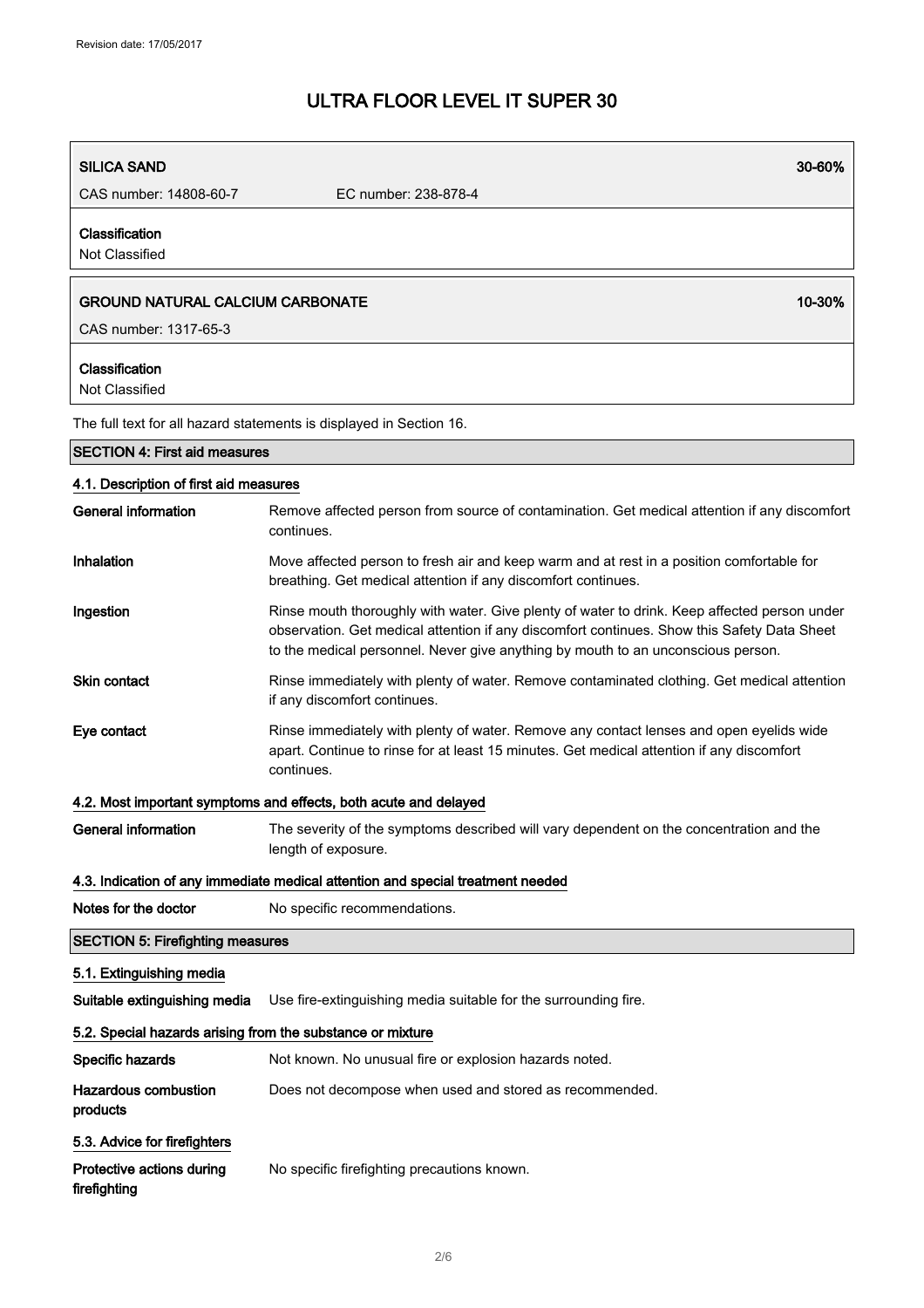Special protective equipment Use protective equipment appropriate for surrounding materials. for firefighters

| <b>SECTION 6: Accidental release measures</b>                            |                                                                                                 |  |
|--------------------------------------------------------------------------|-------------------------------------------------------------------------------------------------|--|
| 6.1. Personal precautions, protective equipment and emergency procedures |                                                                                                 |  |
| <b>Personal precautions</b>                                              | Wear protective clothing as described in Section 8 of this safety data sheet.                   |  |
| 6.2. Environmental precautions                                           |                                                                                                 |  |
| <b>Environmental precautions</b>                                         | Avoid release to the environment.                                                               |  |
| 6.3. Methods and material for containment and cleaning up                |                                                                                                 |  |
| Methods for cleaning up                                                  | GENERAL. For waste disposal, see Section 13.                                                    |  |
| 6.4. Reference to other sections                                         |                                                                                                 |  |
| Reference to other sections                                              | For personal protection, see Section 8. Collect and dispose of spillage as indicated in Section |  |
|                                                                          | 13. See Section 11 for additional information on health hazards.                                |  |
| <b>SECTION 7: Handling and storage</b>                                   |                                                                                                 |  |
| 7.1. Precautions for safe handling                                       |                                                                                                 |  |
| <b>Usage precautions</b>                                                 | No specific recommendations.                                                                    |  |
| 7.2. Conditions for safe storage, including any incompatibilities        |                                                                                                 |  |
| <b>Storage precautions</b>                                               | Store at moderate temperatures in dry, well ventilated area.                                    |  |
| Storage class                                                            | Unspecified storage.                                                                            |  |
| 7.3. Specific end use(s)                                                 |                                                                                                 |  |
| Specific end use(s)                                                      | The identified uses for this product are detailed in Section 1.2.                               |  |
| <b>SECTION 8: Exposure Controls/personal protection</b>                  |                                                                                                 |  |
| 8.1. Control parameters                                                  |                                                                                                 |  |
| Occupational exposure limits                                             |                                                                                                 |  |
| <b>SILICA SAND</b>                                                       |                                                                                                 |  |

Long-term exposure limit (8-hour TWA): WEL 0.1 mg/m<sup>3</sup>

#### GROUND NATURAL CALCIUM CARBONATE

Long-term exposure limit (8-hour TWA): 4 mg/m3 resp.dust WEL = Workplace Exposure Limit

Ingredient comments No exposure limits known for ingredient(s).

#### 8.2. Exposure controls

#### Protective equipment





Not relevant.

Appropriate engineering controls

Eye/face protection The following protection should be worn: Chemical splash goggles.

Hand protection Chemical-resistant, impervious gloves complying with an approved standard should be worn if a risk assessment indicates skin contact is possible.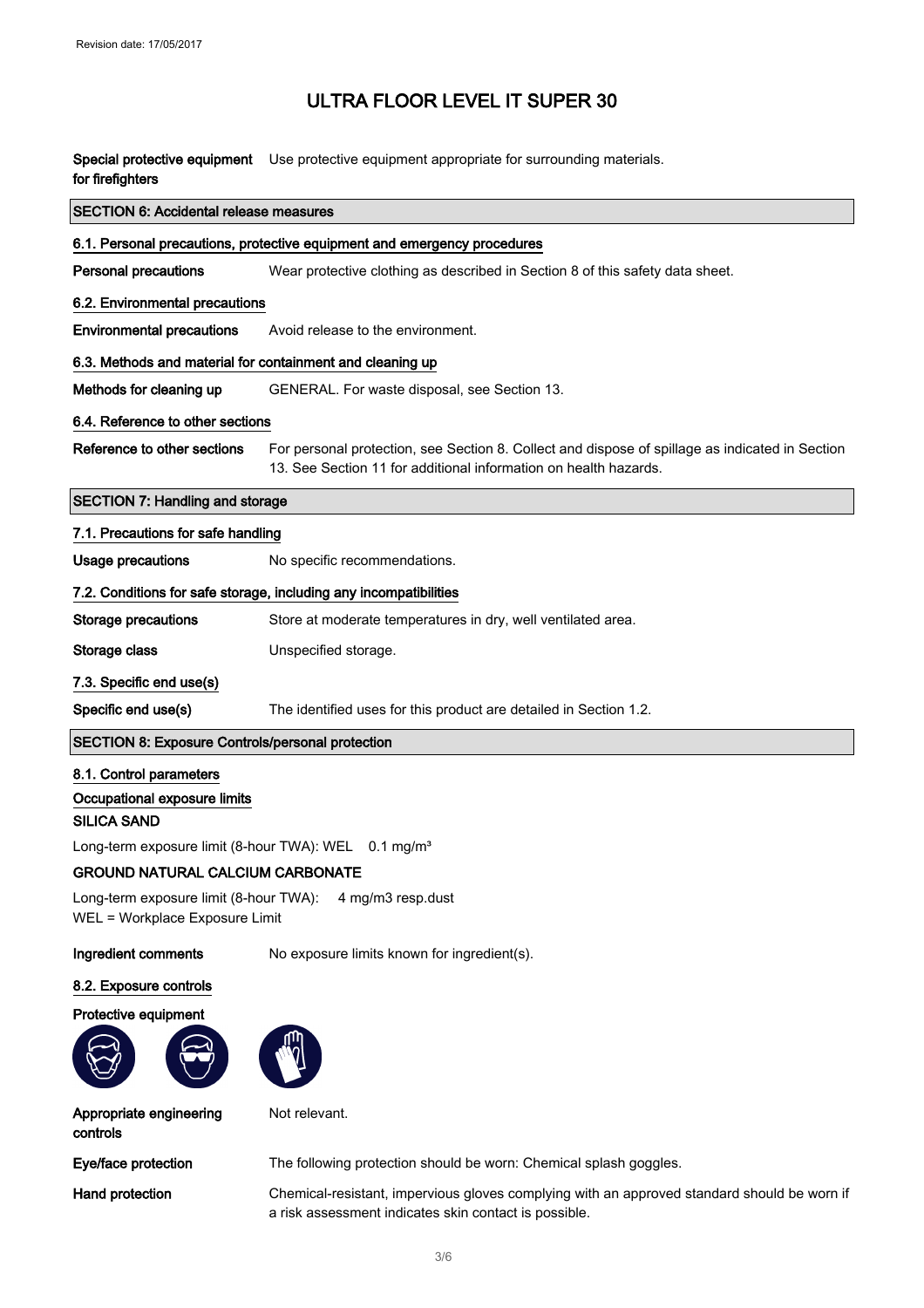| Other skin and body<br>protection                          | Wear appropriate clothing to prevent any possibility of skin contact.                                                                                                                                                                   |
|------------------------------------------------------------|-----------------------------------------------------------------------------------------------------------------------------------------------------------------------------------------------------------------------------------------|
| <b>Hygiene measures</b>                                    | Wash at the end of each work shift and before eating, smoking and using the toilet. No<br>specific hygiene procedures recommended but good personal hygiene practices should<br>always be observed when working with chemical products. |
| <b>Respiratory protection</b>                              | No specific recommendations. Respiratory protection may be required if excessive airborne<br>contamination occurs.                                                                                                                      |
| <b>SECTION 9: Physical and Chemical Properties</b>         |                                                                                                                                                                                                                                         |
| 9.1. Information on basic physical and chemical properties |                                                                                                                                                                                                                                         |
| Appearance                                                 | Dusty powder.                                                                                                                                                                                                                           |
| 9.2. Other information                                     |                                                                                                                                                                                                                                         |
| Other information                                          | Not available.                                                                                                                                                                                                                          |
| <b>SECTION 10: Stability and reactivity</b>                |                                                                                                                                                                                                                                         |
| 10.1. Reactivity                                           |                                                                                                                                                                                                                                         |
| Reactivity                                                 | There are no known reactivity hazards associated with this product.                                                                                                                                                                     |
| 10.2. Chemical stability                                   |                                                                                                                                                                                                                                         |
| <b>Stability</b>                                           | No particular stability concerns.                                                                                                                                                                                                       |
| 10.3. Possibility of hazardous reactions                   |                                                                                                                                                                                                                                         |
| Possibility of hazardous<br>reactions                      | Not applicable. No potentially hazardous reactions known.                                                                                                                                                                               |
| 10.4. Conditions to avoid                                  |                                                                                                                                                                                                                                         |
| <b>Conditions to avoid</b>                                 | There are no known conditions that are likely to result in a hazardous situation.                                                                                                                                                       |
| 10.5. Incompatible materials                               |                                                                                                                                                                                                                                         |
| Materials to avoid                                         | No specific material or group of materials is likely to react with the product to produce a<br>hazardous situation.                                                                                                                     |
| 10.6. Hazardous decomposition products                     |                                                                                                                                                                                                                                         |
| Hazardous decomposition<br>products                        | Does not decompose when used and stored as recommended.                                                                                                                                                                                 |
| <b>SECTION 11: Toxicological information</b>               |                                                                                                                                                                                                                                         |
| 11.1. Information on toxicological effects                 |                                                                                                                                                                                                                                         |
| <b>Toxicological effects</b>                               | No information available.                                                                                                                                                                                                               |
| <b>General information</b>                                 | No specific health hazards known.                                                                                                                                                                                                       |
| Inhalation                                                 | No specific health hazards known.                                                                                                                                                                                                       |
| Ingestion                                                  | May cause irritation. Symptoms following overexposure may include the following: Stomach<br>pain. Nausea, vomiting. Diarrhoea.                                                                                                          |
| <b>Skin contact</b>                                        | Irritating to skin.                                                                                                                                                                                                                     |
| Eye contact                                                | Irritating to eyes.                                                                                                                                                                                                                     |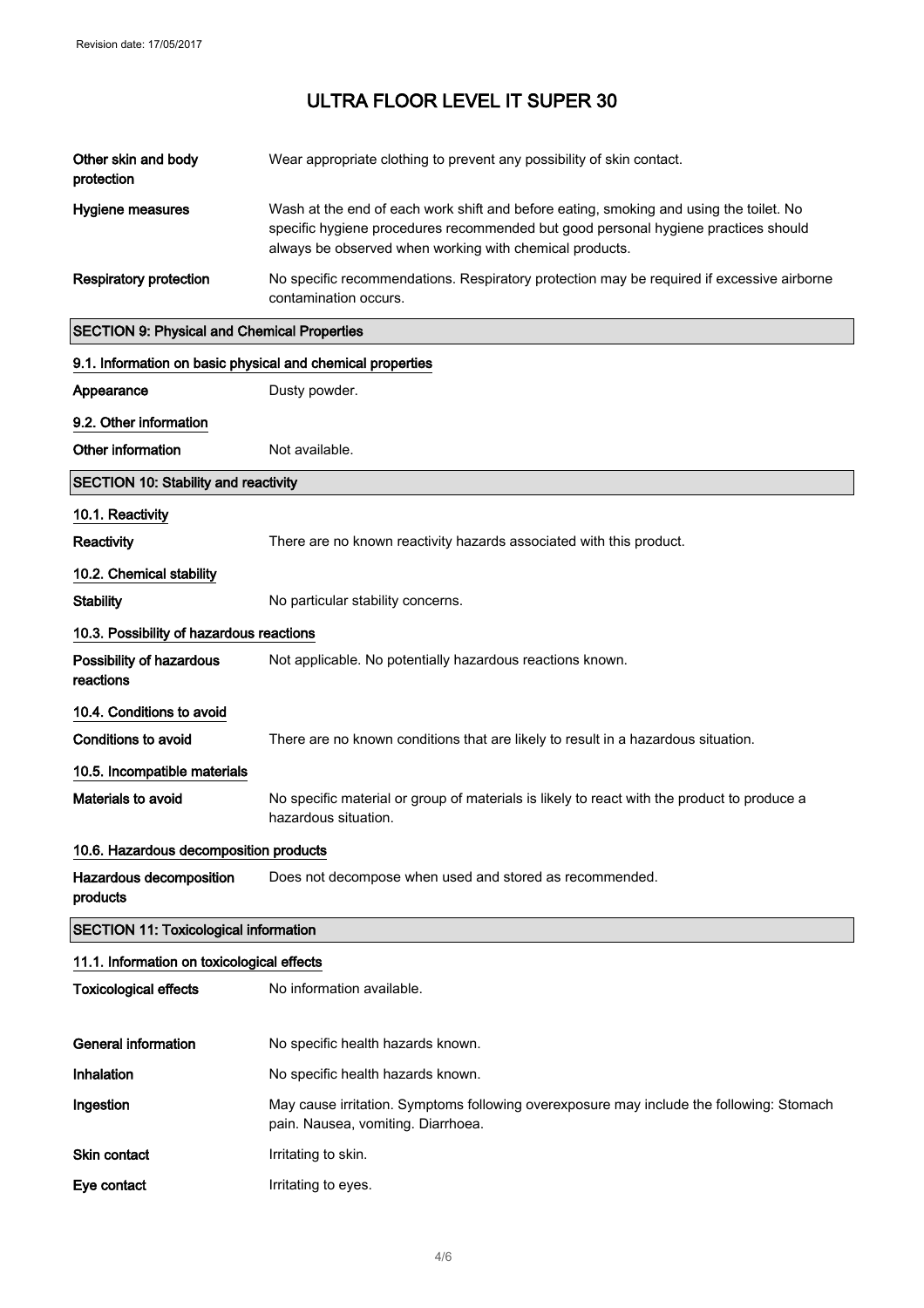| Acute and chronic health<br>hazards                         | This product may cause skin and eye irritation.                                                                                |  |
|-------------------------------------------------------------|--------------------------------------------------------------------------------------------------------------------------------|--|
| <b>SECTION 12: Ecological Information</b>                   |                                                                                                                                |  |
| Ecotoxicity                                                 | There are no data on the ecotoxicity of this product.                                                                          |  |
| 12.1. Toxicity                                              |                                                                                                                                |  |
| <b>Toxicity</b>                                             | No information available                                                                                                       |  |
| 12.2. Persistence and degradability                         |                                                                                                                                |  |
|                                                             | Persistence and degradability No information available There are no data on the degradability of this product.                 |  |
| 12.3. Bioaccumulative potential                             |                                                                                                                                |  |
| <b>Bioaccumulative potential</b>                            | No data available on bioaccumulation.                                                                                          |  |
| 12.4. Mobility in soil                                      |                                                                                                                                |  |
| <b>Mobility</b>                                             | The product is non-volatile.                                                                                                   |  |
| 12.5. Results of PBT and vPvB assessment                    |                                                                                                                                |  |
| Results of PBT and vPvB<br>assessment                       | This substance is not classified as PBT or vPvB according to current EU criteria.                                              |  |
| 12.6. Other adverse effects                                 |                                                                                                                                |  |
| Other adverse effects                                       | Not available.                                                                                                                 |  |
| <b>SECTION 13: Disposal considerations</b>                  |                                                                                                                                |  |
| 13.1. Waste treatment methods                               |                                                                                                                                |  |
| <b>General information</b>                                  | When handling waste, the safety precautions applying to handling of the product should be<br>considered.                       |  |
| <b>Disposal methods</b>                                     | Dispose of waste to licensed waste disposal site in accordance with the requirements of the<br>local Waste Disposal Authority. |  |
| <b>SECTION 14: Transport information</b>                    |                                                                                                                                |  |
| General                                                     | The product is not covered by international regulations on the transport of dangerous goods<br>(IMDG, IATA, ADR/RID).          |  |
| 14.1. UN number                                             |                                                                                                                                |  |
| Not applicable.                                             |                                                                                                                                |  |
| 14.2. UN proper shipping name                               |                                                                                                                                |  |
| Not applicable.                                             |                                                                                                                                |  |
| 14.3. Transport hazard class(es)                            |                                                                                                                                |  |
| Not applicable.                                             |                                                                                                                                |  |
| 14.4. Packing group                                         |                                                                                                                                |  |
| Not applicable.                                             |                                                                                                                                |  |
| 14.5. Environmental hazards                                 |                                                                                                                                |  |
| Environmentally hazardous substance/marine pollutant<br>No. |                                                                                                                                |  |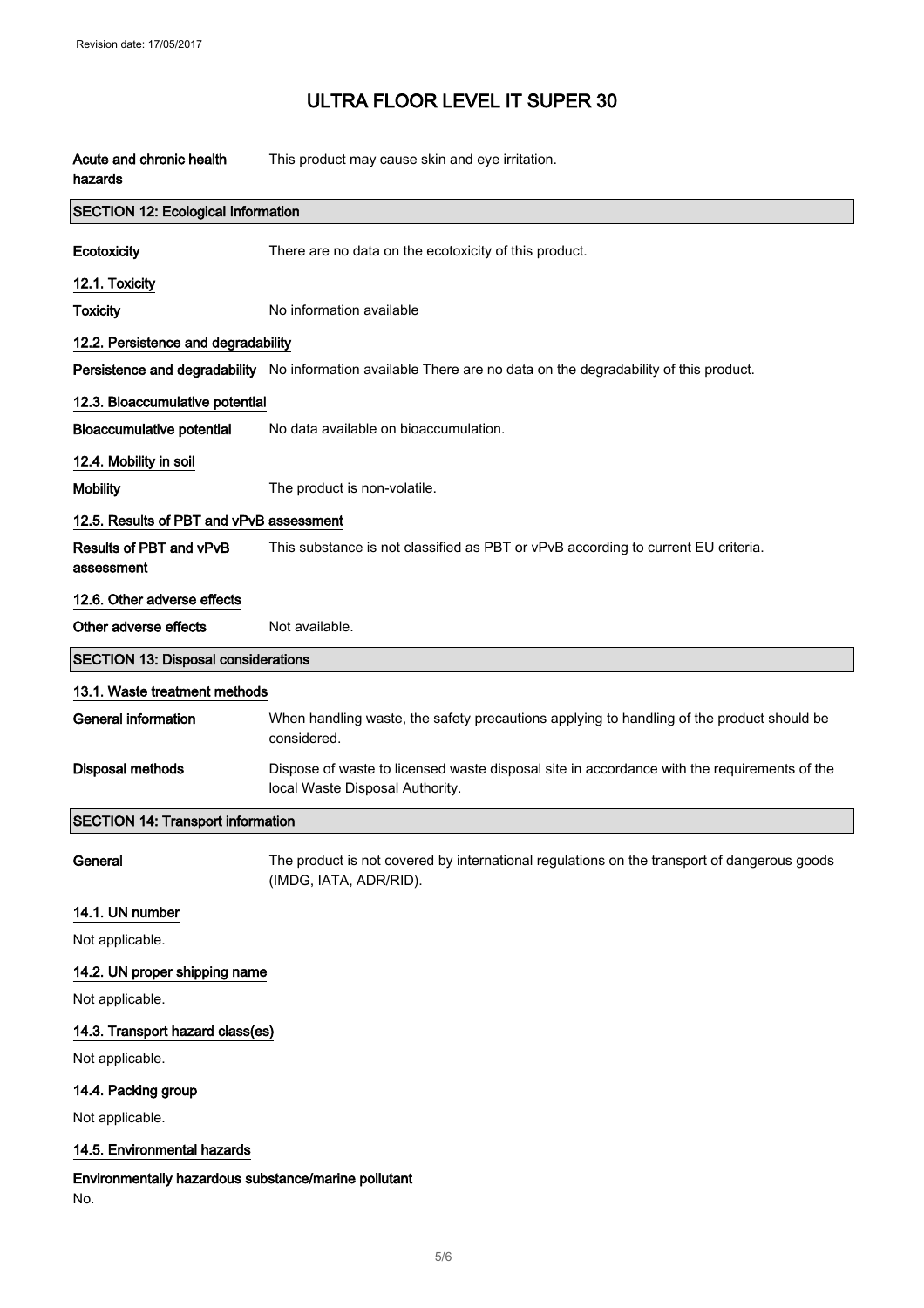#### 14.6. Special precautions for user

Not applicable.

#### 14.7. Transport in bulk according to Annex II of MARPOL and the IBC Code

Transport in bulk according to Not applicable. Annex II of MARPOL 73/78 and the IBC Code

#### SECTION 15: Regulatory information

| 15.1. Safety, health and environmental regulations/legislation specific for the substance or mixture |                                                                                                                                   |
|------------------------------------------------------------------------------------------------------|-----------------------------------------------------------------------------------------------------------------------------------|
| National regulations                                                                                 | Health and Safety at Work etc. Act 1974 (as amended).<br>Control of Substances Hazardous to Health Regulations 2002 (as amended). |
| Guidance                                                                                             | Safety Data Sheets for Substances and Preparations.                                                                               |

#### 15.2. Chemical safety assessment

No chemical safety assessment has been carried out.

#### SECTION 16: Other information

| General information  | Only trained personnel should use this material. |
|----------------------|--------------------------------------------------|
| <b>Issued by</b>     | HS&E Manager.                                    |
| <b>Revision date</b> | 17/05/2017                                       |
| <b>SDS</b> status    | Approved.                                        |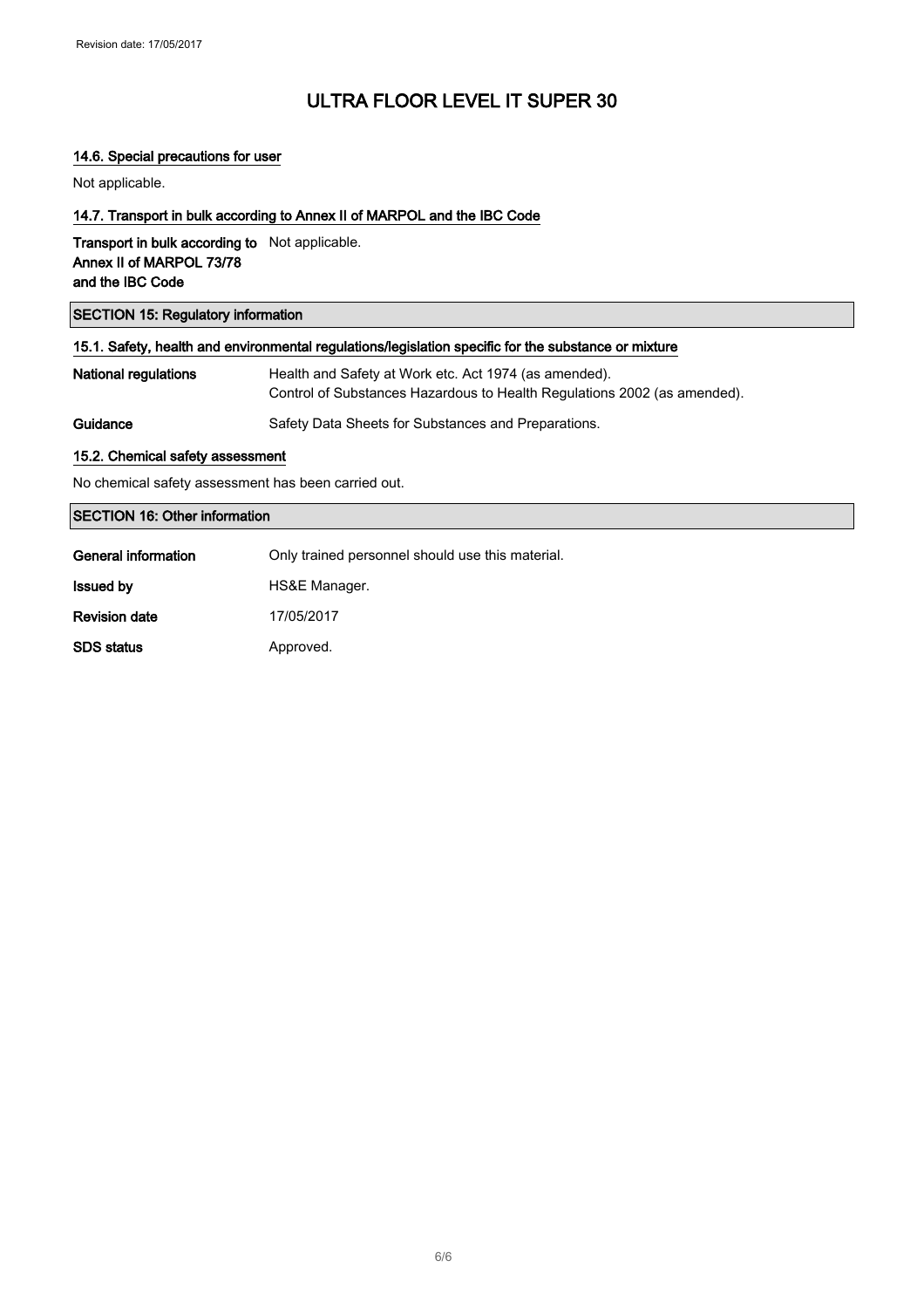

### SAFETY DATA SHEET Ultra Floor Level It Super 30 Liquid

|                                                                                   | SECTION 1: Identification of the substance/mixture and of the company/undertaking                                                                                                                                                                  |  |  |
|-----------------------------------------------------------------------------------|----------------------------------------------------------------------------------------------------------------------------------------------------------------------------------------------------------------------------------------------------|--|--|
| 1.1. Product identifier                                                           |                                                                                                                                                                                                                                                    |  |  |
| <b>Product name</b>                                                               | Ultra Floor Level It Super 30 Liquid                                                                                                                                                                                                               |  |  |
|                                                                                   | 1.2. Relevant identified uses of the substance or mixture and uses advised against                                                                                                                                                                 |  |  |
| <b>Uses advised against</b>                                                       | No specific uses advised against are identified.                                                                                                                                                                                                   |  |  |
|                                                                                   | 1.3. Details of the supplier of the safety data sheet                                                                                                                                                                                              |  |  |
| Supplier                                                                          | Instarmac Group plc<br>Danny Morson Way<br><b>Birch Coppice Business Park</b><br>Dordon, Tamworth<br>Staffordshire, B78 1SE<br>United Kingdom<br>Tel: +44 (0) 1827 872244<br>Fax: +44 (0) 1827 874466<br>email@instarmac.co.uk www.instarmac.co.uk |  |  |
| 1.4. Emergency telephone number                                                   |                                                                                                                                                                                                                                                    |  |  |
| <b>Emergency telephone</b>                                                        | +44(0)1827 254433 +44 (0)7971 217 347                                                                                                                                                                                                              |  |  |
| <b>SECTION 2: Hazards identification</b>                                          |                                                                                                                                                                                                                                                    |  |  |
| 2.1. Classification of the substance or mixture                                   |                                                                                                                                                                                                                                                    |  |  |
| Classification (EC 1272/2008)                                                     |                                                                                                                                                                                                                                                    |  |  |
| <b>Physical hazards</b>                                                           | Not Classified                                                                                                                                                                                                                                     |  |  |
| <b>Health hazards</b>                                                             | Not Classified                                                                                                                                                                                                                                     |  |  |
| <b>Environmental hazards</b>                                                      | Not Classified                                                                                                                                                                                                                                     |  |  |
| Human health                                                                      | See Section 11 for additional information on health hazards.                                                                                                                                                                                       |  |  |
| Environmental                                                                     | The product is not expected to be hazardous to the environment.                                                                                                                                                                                    |  |  |
| 2.2. Label elements<br><b>Hazard statements</b>                                   | NC Not Classified                                                                                                                                                                                                                                  |  |  |
| 2.3. Other hazards                                                                |                                                                                                                                                                                                                                                    |  |  |
| This substance is not classified as PBT or vPvB according to current EU criteria. |                                                                                                                                                                                                                                                    |  |  |
| SECTION 3: Composition/information on ingredients                                 |                                                                                                                                                                                                                                                    |  |  |
| 3.2. Mixtures                                                                     |                                                                                                                                                                                                                                                    |  |  |
| <b>Composition comments</b>                                                       | None of the ingredients are required to be listed.                                                                                                                                                                                                 |  |  |
| <b>SECTION 4: First aid measures</b>                                              |                                                                                                                                                                                                                                                    |  |  |

#### 4.1. Description of first aid measures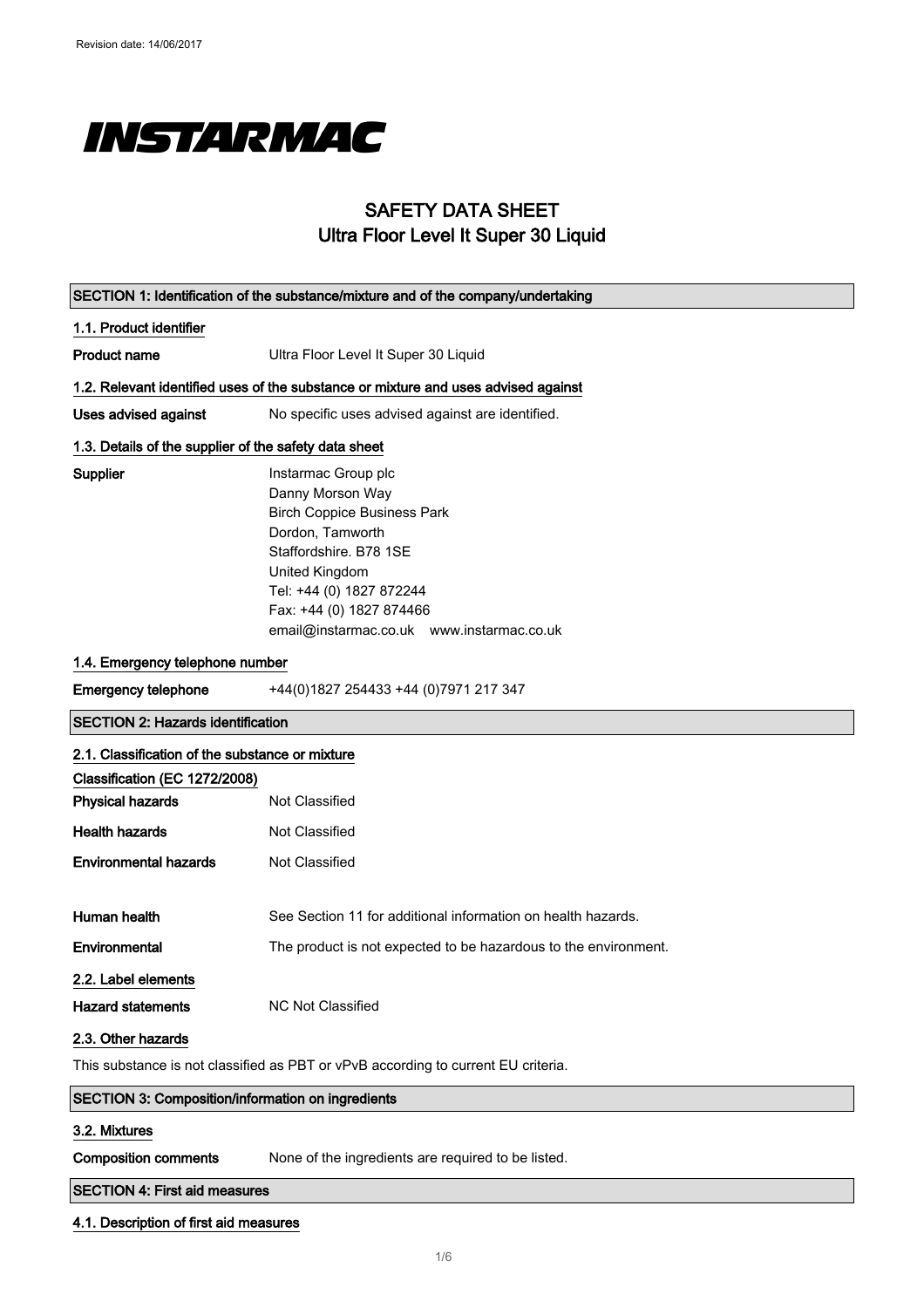| <b>General information</b>                                 | Remove affected person from source of contamination. Get medical attention if any discomfort<br>continues.                                                                                                                                                                      |
|------------------------------------------------------------|---------------------------------------------------------------------------------------------------------------------------------------------------------------------------------------------------------------------------------------------------------------------------------|
| Inhalation                                                 | Move affected person to fresh air and keep warm and at rest in a position comfortable for<br>breathing. Get medical attention if any discomfort continues.                                                                                                                      |
| Ingestion                                                  | Rinse mouth thoroughly with water. Give plenty of water to drink. Keep affected person under<br>observation. Get medical attention if any discomfort continues. Show this Safety Data Sheet<br>to the medical personnel. Never give anything by mouth to an unconscious person. |
| <b>Skin contact</b>                                        | Rinse immediately with plenty of water. Remove contaminated clothing. Get medical attention<br>if any discomfort continues.                                                                                                                                                     |
| Eye contact                                                | Rinse immediately with plenty of water. Remove any contact lenses and open eyelids wide<br>apart. Continue to rinse for at least 15 minutes. Get medical attention if any discomfort<br>continues.                                                                              |
|                                                            | 4.2. Most important symptoms and effects, both acute and delayed                                                                                                                                                                                                                |
| <b>General information</b>                                 | The severity of the symptoms described will vary dependent on the concentration and the<br>length of exposure.                                                                                                                                                                  |
|                                                            | 4.3. Indication of any immediate medical attention and special treatment needed                                                                                                                                                                                                 |
| Notes for the doctor                                       | No specific recommendations.                                                                                                                                                                                                                                                    |
| <b>SECTION 5: Firefighting measures</b>                    |                                                                                                                                                                                                                                                                                 |
| 5.1. Extinguishing media                                   |                                                                                                                                                                                                                                                                                 |
| Suitable extinguishing media                               | Use fire-extinguishing media suitable for the surrounding fire.                                                                                                                                                                                                                 |
| 5.2. Special hazards arising from the substance or mixture |                                                                                                                                                                                                                                                                                 |
| Specific hazards                                           | Not known. No unusual fire or explosion hazards noted.                                                                                                                                                                                                                          |
| <b>Hazardous combustion</b><br>products                    | Does not decompose when used and stored as recommended.                                                                                                                                                                                                                         |
| 5.3. Advice for firefighters                               |                                                                                                                                                                                                                                                                                 |
| Protective actions during<br>firefighting                  | No specific firefighting precautions known.                                                                                                                                                                                                                                     |
| for firefighters                                           | Special protective equipment Use protective equipment appropriate for surrounding materials.                                                                                                                                                                                    |
| <b>SECTION 6: Accidental release measures</b>              |                                                                                                                                                                                                                                                                                 |
|                                                            | 6.1. Personal precautions, protective equipment and emergency procedures                                                                                                                                                                                                        |
| <b>Personal precautions</b>                                | Wear protective clothing as described in Section 8 of this safety data sheet.                                                                                                                                                                                                   |
| 6.2. Environmental precautions                             |                                                                                                                                                                                                                                                                                 |
| <b>Environmental precautions</b>                           | Avoid release to the environment.                                                                                                                                                                                                                                               |
| 6.3. Methods and material for containment and cleaning up  |                                                                                                                                                                                                                                                                                 |
| Methods for cleaning up                                    | GENERAL. Wear suitable protective equipment, including gloves, goggles/face shield,<br>respirator, boots, clothing or apron, as appropriate.                                                                                                                                    |
| 6.4. Reference to other sections                           |                                                                                                                                                                                                                                                                                 |
| Reference to other sections                                | For personal protection, see Section 8. Collect and dispose of spillage as indicated in Section<br>13. See Section 11 for additional information on health hazards.                                                                                                             |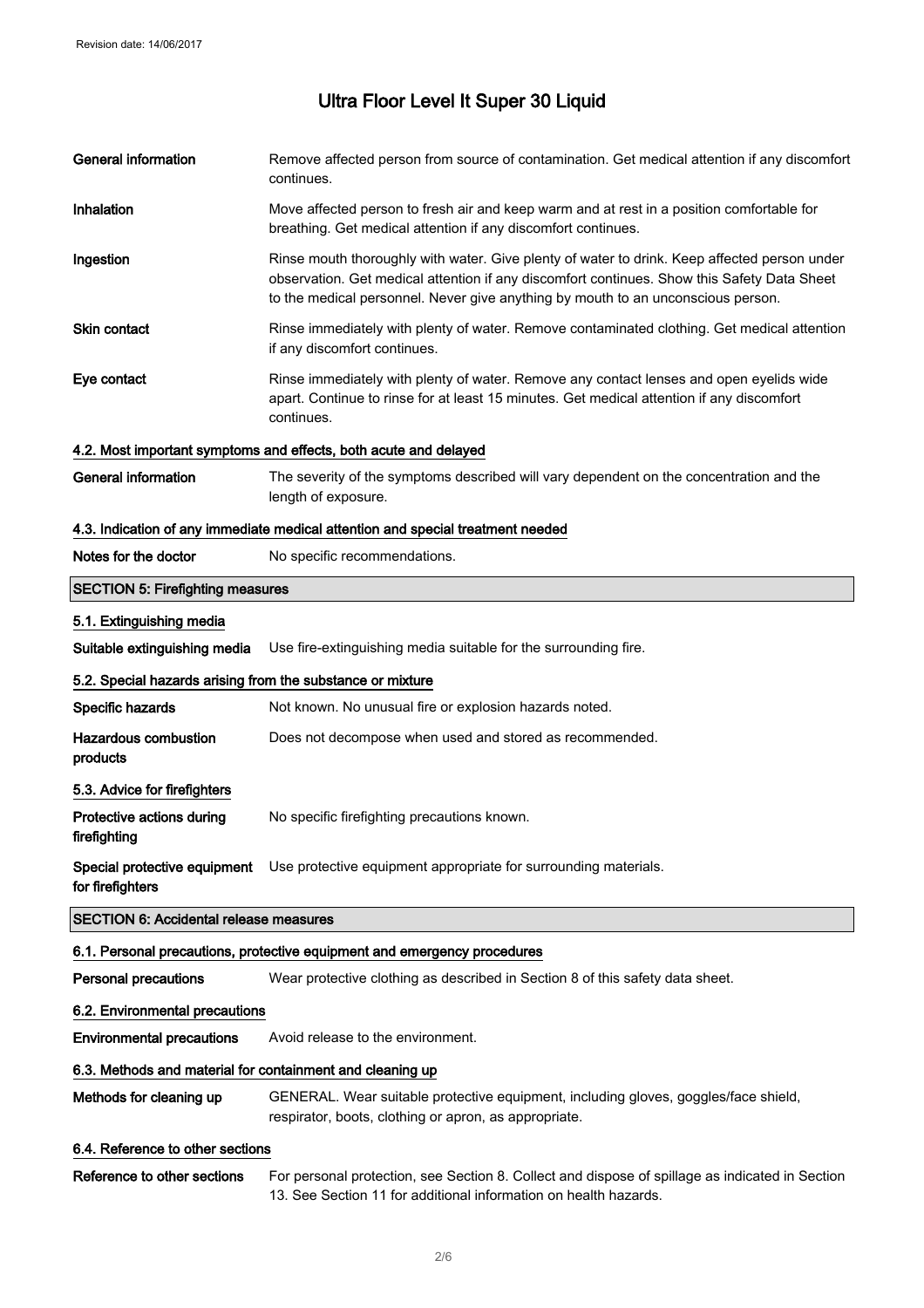| <b>SECTION 7: Handling and storage</b>                  |                                                                                                                                                                                                                                         |  |
|---------------------------------------------------------|-----------------------------------------------------------------------------------------------------------------------------------------------------------------------------------------------------------------------------------------|--|
| 7.1. Precautions for safe handling                      |                                                                                                                                                                                                                                         |  |
| <b>Usage precautions</b>                                | Read and follow manufacturer's recommendations.                                                                                                                                                                                         |  |
|                                                         | 7.2. Conditions for safe storage, including any incompatibilities                                                                                                                                                                       |  |
| <b>Storage precautions</b>                              | Store at moderate temperatures in dry, well ventilated area.                                                                                                                                                                            |  |
| Storage class                                           | Unspecified storage.                                                                                                                                                                                                                    |  |
| 7.3. Specific end use(s)                                |                                                                                                                                                                                                                                         |  |
| Specific end use(s)                                     | The identified uses for this product are detailed in Section 1.2.                                                                                                                                                                       |  |
| <b>SECTION 8: Exposure Controls/personal protection</b> |                                                                                                                                                                                                                                         |  |
| 8.1. Control parameters                                 |                                                                                                                                                                                                                                         |  |
| Occupational exposure limits                            |                                                                                                                                                                                                                                         |  |
|                                                         | METHYL-2H or METHYL-4 (3:1) Mixture of EC NO 220-239-6                                                                                                                                                                                  |  |
| WEL = Workplace Exposure Limit                          | Long-term exposure limit (8-hour TWA): WEL 0.20 mg/m <sup>3</sup>                                                                                                                                                                       |  |
| Ingredient comments                                     | No exposure limits known for ingredient(s).                                                                                                                                                                                             |  |
|                                                         | FOAM CONTROL AGENT (CAS: 64742-65-0)                                                                                                                                                                                                    |  |
| Ingredient comments                                     | WEL = Workplace Exposure Limits                                                                                                                                                                                                         |  |
| 8.2. Exposure controls                                  |                                                                                                                                                                                                                                         |  |
| Protective equipment                                    |                                                                                                                                                                                                                                         |  |
|                                                         |                                                                                                                                                                                                                                         |  |
| Appropriate engineering<br>controls                     | Not relevant.                                                                                                                                                                                                                           |  |
| Eye/face protection                                     | The following protection should be worn: Chemical splash goggles.                                                                                                                                                                       |  |
| Hand protection                                         | Chemical-resistant, impervious gloves complying with an approved standard should be worn if<br>a risk assessment indicates skin contact is possible.                                                                                    |  |
| Other skin and body<br>protection                       | Wear appropriate clothing to prevent any possibility of skin contact.                                                                                                                                                                   |  |
| Hygiene measures                                        | Wash at the end of each work shift and before eating, smoking and using the toilet. No<br>specific hygiene procedures recommended but good personal hygiene practices should<br>always be observed when working with chemical products. |  |
| <b>Respiratory protection</b>                           | No specific recommendations.                                                                                                                                                                                                            |  |
| <b>SECTION 9: Physical and Chemical Properties</b>      |                                                                                                                                                                                                                                         |  |
|                                                         | 9.1. Information on basic physical and chemical properties                                                                                                                                                                              |  |
| Appearance                                              | Liquid.                                                                                                                                                                                                                                 |  |
| 9.2. Other information                                  |                                                                                                                                                                                                                                         |  |
| Other information                                       | Not available.                                                                                                                                                                                                                          |  |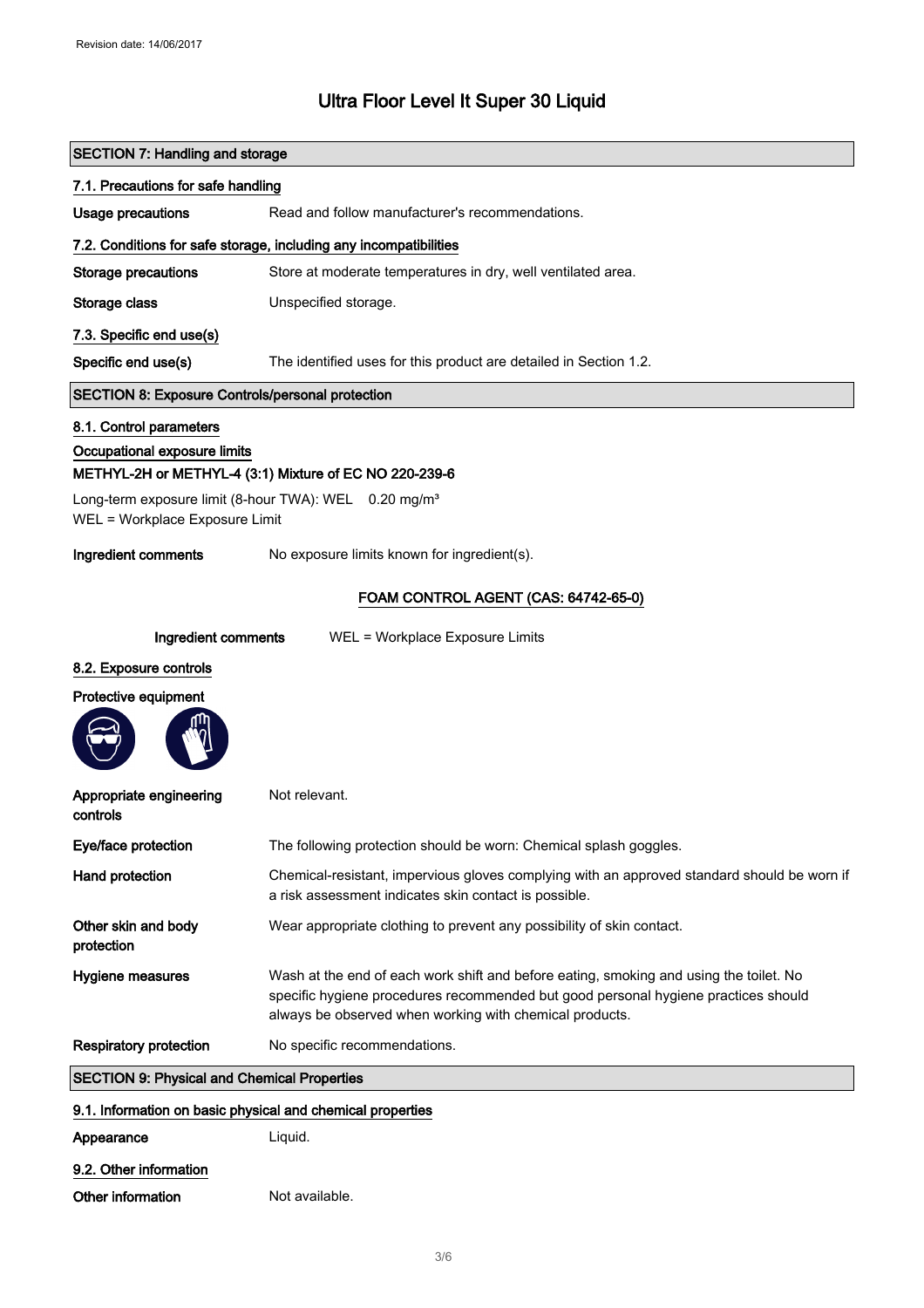### SECTION 10: Stability and reactivity

| 10.1. Reactivity                             |                                                                                                                                |
|----------------------------------------------|--------------------------------------------------------------------------------------------------------------------------------|
| <b>Reactivity</b>                            | There are no known reactivity hazards associated with this product.                                                            |
| 10.2. Chemical stability                     |                                                                                                                                |
| <b>Stability</b>                             | No particular stability concerns.                                                                                              |
| 10.3. Possibility of hazardous reactions     |                                                                                                                                |
| Possibility of hazardous<br>reactions        | Not applicable. No potentially hazardous reactions known.                                                                      |
| 10.4. Conditions to avoid                    |                                                                                                                                |
| <b>Conditions to avoid</b>                   | There are no known conditions that are likely to result in a hazardous situation.                                              |
| 10.5. Incompatible materials                 |                                                                                                                                |
| <b>Materials to avoid</b>                    | No specific material or group of materials is likely to react with the product to produce a<br>hazardous situation.            |
| 10.6. Hazardous decomposition products       |                                                                                                                                |
| Hazardous decomposition<br>products          | Does not decompose when used and stored as recommended.                                                                        |
| <b>SECTION 11: Toxicological information</b> |                                                                                                                                |
| 11.1. Information on toxicological effects   |                                                                                                                                |
| <b>Toxicological effects</b>                 | No information available.                                                                                                      |
| <b>General information</b>                   | No specific health hazards known.                                                                                              |
| Inhalation                                   | No specific health hazards known.                                                                                              |
| Ingestion                                    | May cause irritation. Symptoms following overexposure may include the following: Stomach<br>pain. Nausea, vomiting. Diarrhoea. |
| Skin contact                                 | Irritating to skin.                                                                                                            |
| Eye contact                                  | Irritating to eyes.                                                                                                            |
| Acute and chronic health<br>hazards          | This product may cause skin and eye irritation.                                                                                |
| <b>SECTION 12: Ecological Information</b>    |                                                                                                                                |
| Ecotoxicity                                  | There are no data on the ecotoxicity of this product.                                                                          |
| 12.1. Toxicity                               |                                                                                                                                |
| <b>Toxicity</b>                              | No information available                                                                                                       |
| 12.2. Persistence and degradability          |                                                                                                                                |
|                                              | Persistence and degradability No information available There are no data on the degradability of this product.                 |
| 12.3. Bioaccumulative potential              |                                                                                                                                |
| <b>Bioaccumulative potential</b>             | No data available on bioaccumulation.                                                                                          |
| 12.4. Mobility in soil                       |                                                                                                                                |
| <b>Mobility</b>                              | The product is non-volatile.                                                                                                   |
|                                              |                                                                                                                                |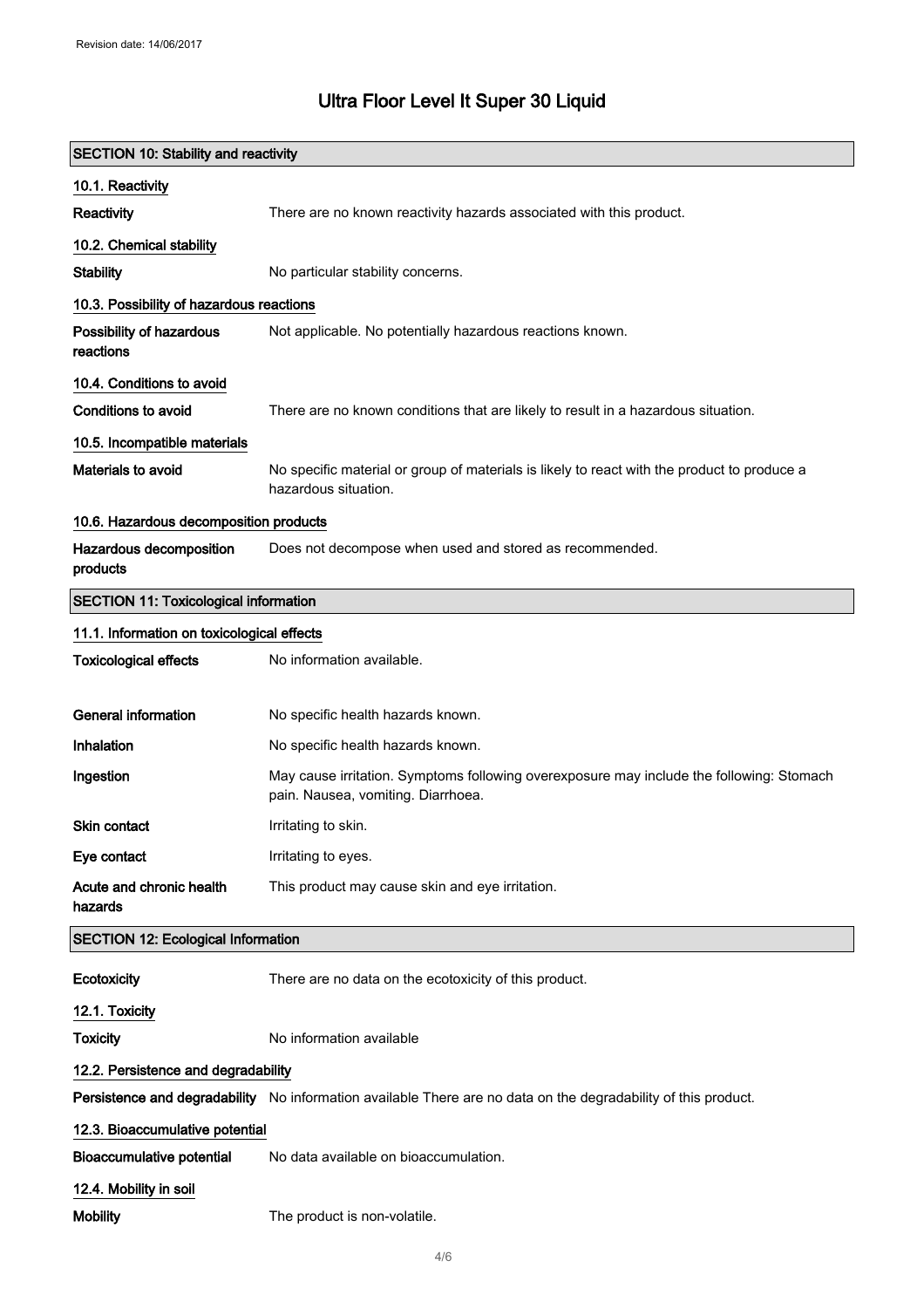| 12.5. Results of PBT and vPvB assessment                                                       |                                                                                                                                   |  |
|------------------------------------------------------------------------------------------------|-----------------------------------------------------------------------------------------------------------------------------------|--|
| Results of PBT and vPvB<br>assessment                                                          | This substance is not classified as PBT or vPvB according to current EU criteria.                                                 |  |
| 12.6. Other adverse effects                                                                    |                                                                                                                                   |  |
| Other adverse effects                                                                          | Not available.                                                                                                                    |  |
| <b>SECTION 13: Disposal considerations</b>                                                     |                                                                                                                                   |  |
| 13.1. Waste treatment methods                                                                  |                                                                                                                                   |  |
| General information                                                                            | When handling waste, the safety precautions applying to handling of the product should be<br>considered.                          |  |
| Disposal methods                                                                               | Dispose of waste to licensed waste disposal site in accordance with the requirements of the<br>local Waste Disposal Authority.    |  |
| <b>SECTION 14: Transport information</b>                                                       |                                                                                                                                   |  |
| General                                                                                        | The product is not covered by international regulations on the transport of dangerous goods<br>(IMDG, IATA, ADR/RID).             |  |
| 14.1. UN number                                                                                |                                                                                                                                   |  |
| Not applicable.                                                                                |                                                                                                                                   |  |
| 14.2. UN proper shipping name                                                                  |                                                                                                                                   |  |
| Not applicable.                                                                                |                                                                                                                                   |  |
| 14.3. Transport hazard class(es)                                                               |                                                                                                                                   |  |
| Not applicable.                                                                                |                                                                                                                                   |  |
| 14.4. Packing group                                                                            |                                                                                                                                   |  |
| Not applicable.                                                                                |                                                                                                                                   |  |
| 14.5. Environmental hazards                                                                    |                                                                                                                                   |  |
| Environmentally hazardous substance/marine pollutant<br>No.                                    |                                                                                                                                   |  |
| 14.6. Special precautions for user                                                             |                                                                                                                                   |  |
| Not applicable.                                                                                |                                                                                                                                   |  |
|                                                                                                | 14.7. Transport in bulk according to Annex II of MARPOL and the IBC Code                                                          |  |
| Transport in bulk according to Not applicable.<br>Annex II of MARPOL 73/78<br>and the IBC Code |                                                                                                                                   |  |
| <b>SECTION 15: Regulatory information</b>                                                      |                                                                                                                                   |  |
|                                                                                                | 15.1. Safety, health and environmental regulations/legislation specific for the substance or mixture                              |  |
| National regulations                                                                           | Health and Safety at Work etc. Act 1974 (as amended).<br>Control of Substances Hazardous to Health Regulations 2002 (as amended). |  |
| Guidance                                                                                       | Safety Data Sheets for Substances and Preparations.                                                                               |  |
|                                                                                                |                                                                                                                                   |  |

#### 15.2. Chemical safety assessment

No chemical safety assessment has been carried out.